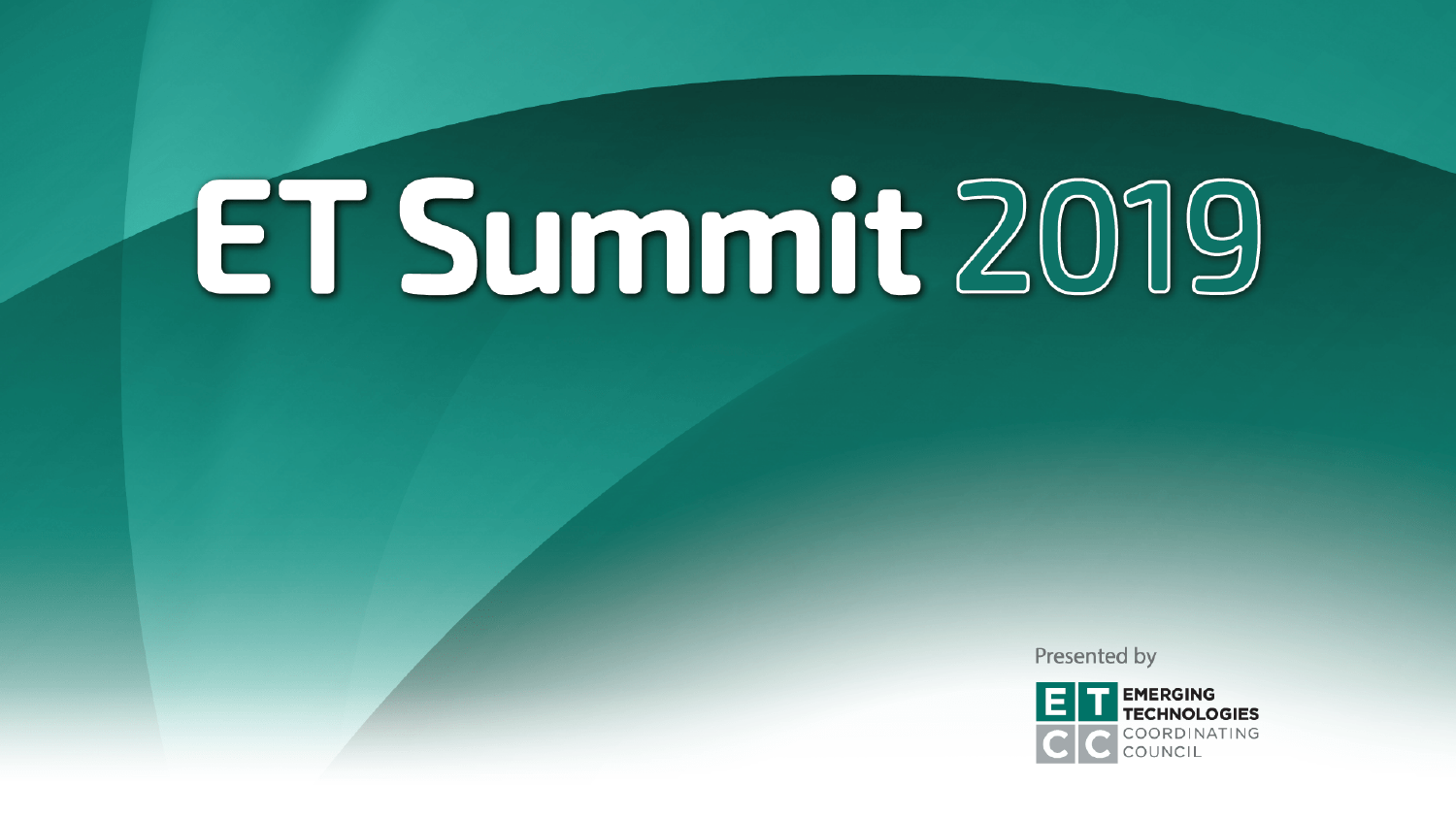

## **What's Happening Outside of California**  Illinois, Nicor Gas

#### Randy Opdyke

#### EEP Manager, Planning, Evaluation and Analytics Market Transformation and Emerging Technologies

Nicor Gas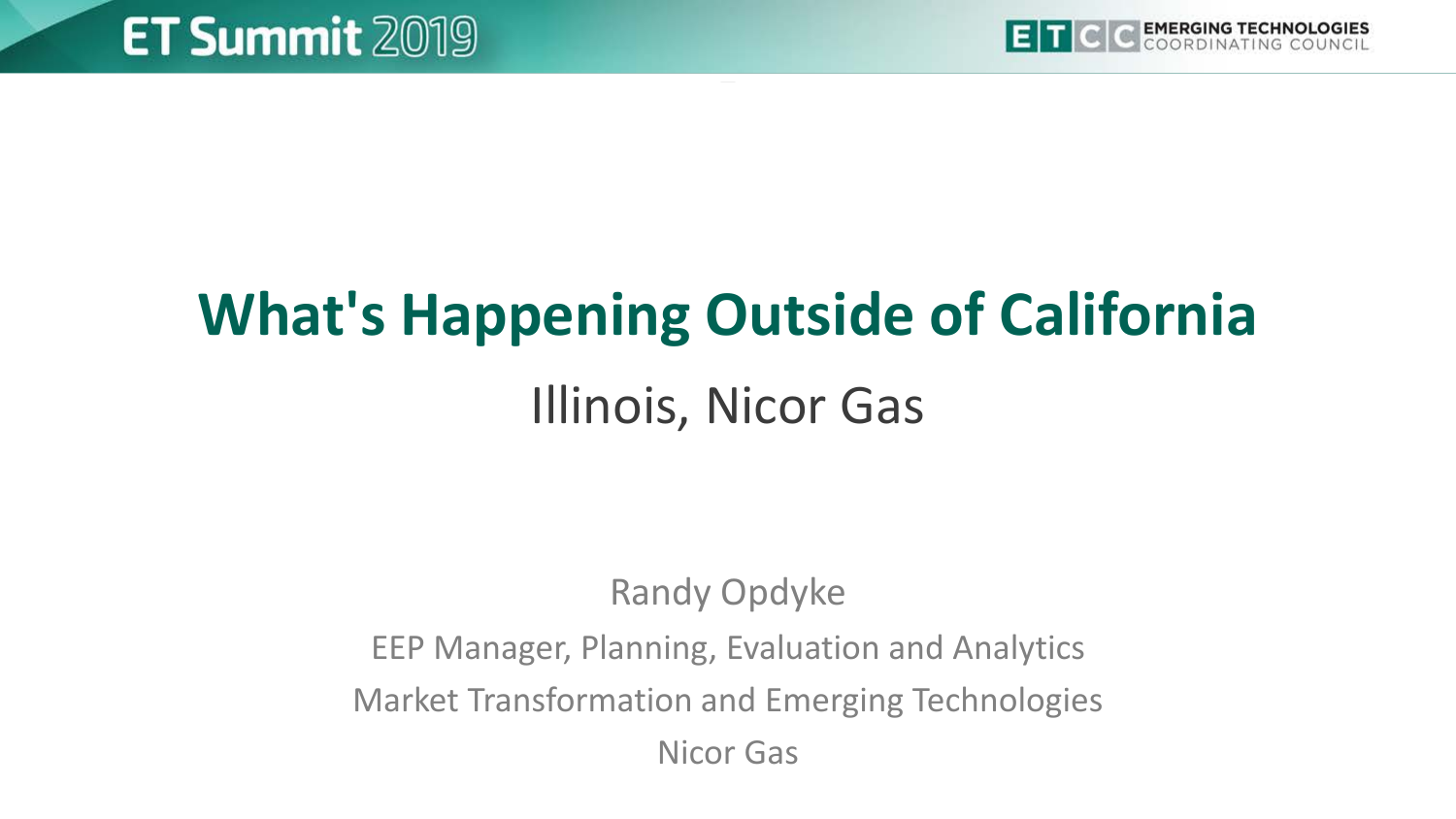## **Nicor Gas: Energy Efficiency Program**

- **Nicor Gas is a gas utility serving 2.2 million customers in northern Illinois**
	- Parent company: Southern Company
- **Energy Efficiency Portfolio:**
	- 16.5M therms savings/year (Regulatory)
	- \$40M annual budget (2% revenue cap)
		- Emerging Technology (3%): \$1.2M
		- Market Transformation (5%): \$2M
		- Evaluation (3%): \$1.2M
	- Stipulation requirements:
		- 20% income-qualified spend
		- 10% public sector spend
		- Weighted Average Measure Life >11.91 years
	- No recovery for lost revenue
	- No incentives or bonus



#### **Randy Opdyke**

EEP Manager, Planning, Evaluation and Analytics Market Transformation and Emerging Technologies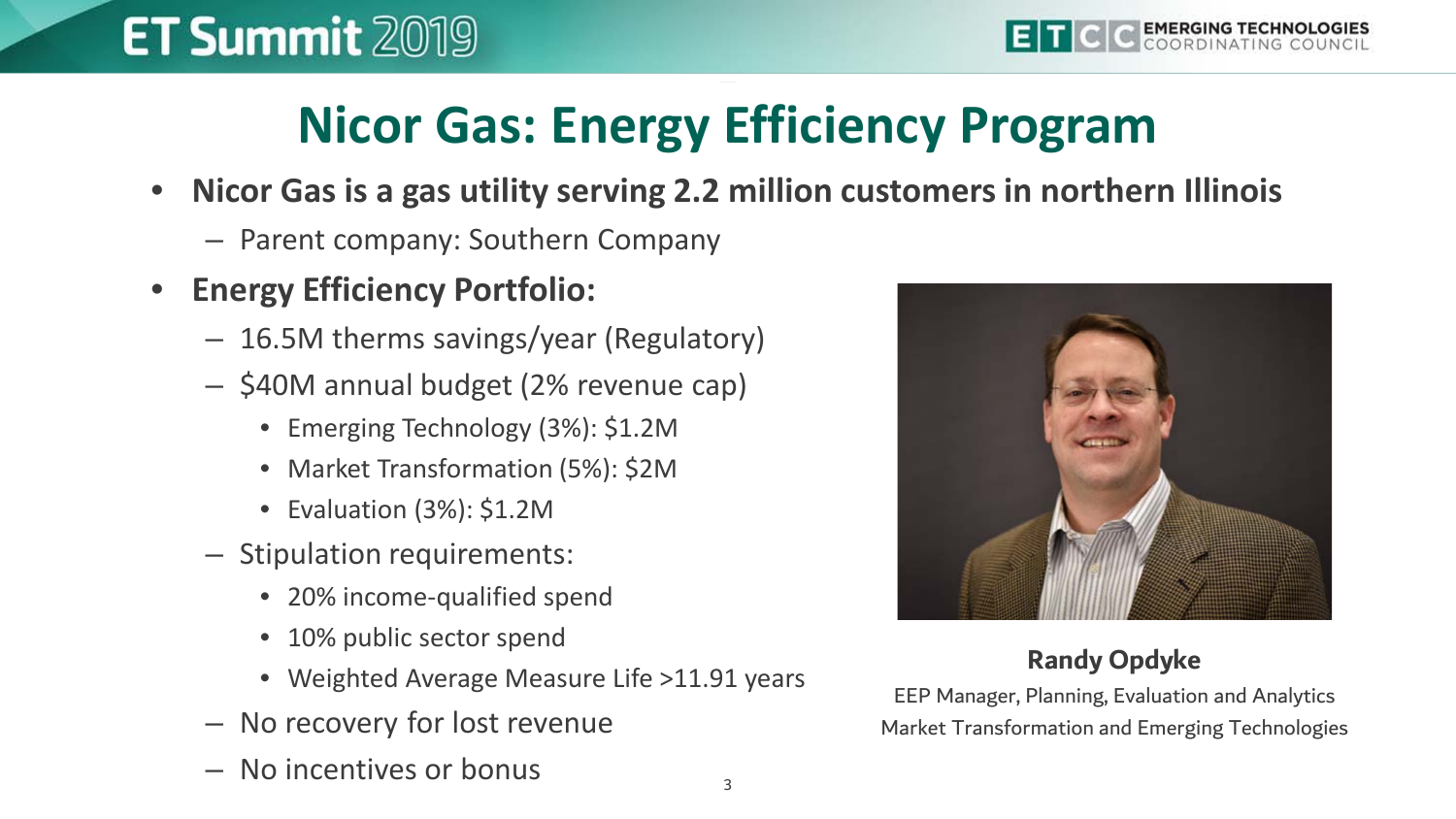## **Future Energy Efficiency Policy?**

There is a more balanced future we should explore to leverage EE and address other societal imperatives:

- Savings (reduction in therm usage)
	- Robust savings that are reasonable and achievable (approx. 0.3 0.4% of total natural gas deliveries)
	- Leverage innovation: super-efficient gas heat pumps/ZNE gas homes
- Income-qualified (addressing the most energy-vulnerable customers)
	- Low income/seniors/fixed-income: can least afford energy spikes
	- But are the most expensive to serve
- Carbon (reduced carbon intensity and GHG emissions)
	- Greening the gas supply with renewable/reclaimed natural gas
	- Encouraging new strategies like hydrogen, renewables, and low-to-no emission technologies

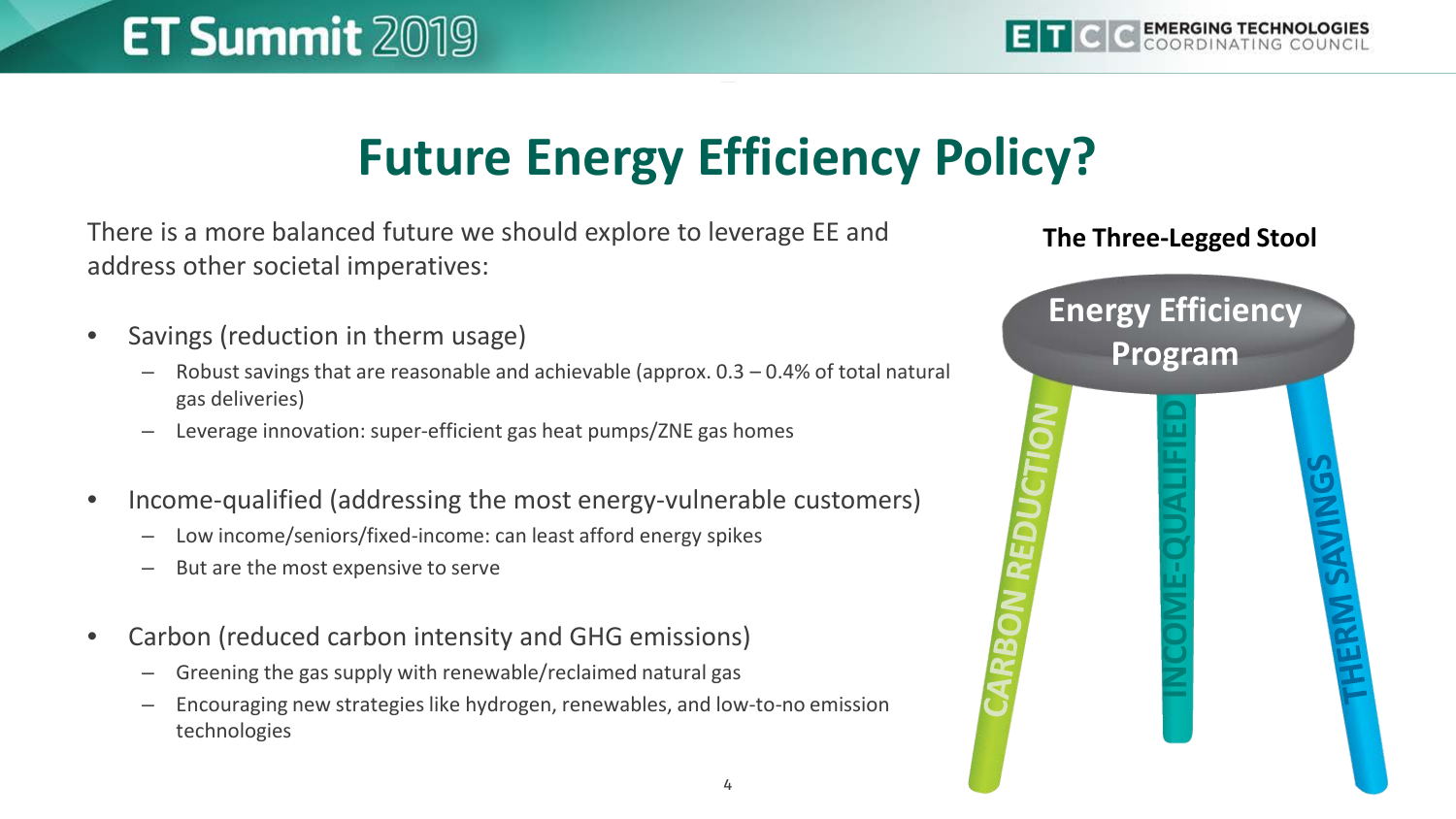## **Illinois developed a TRM protocol to claim MT savings!**

#### **Midwest Market Transformation Collaborative**

- Working through the protocols in 2020 on MT initiatives to claim savings
- Building MT savings into the 2022 portfolio
- Utilizing MT best practices and methods
- Pooling utility resources
- Accelerating market adoption of new measures

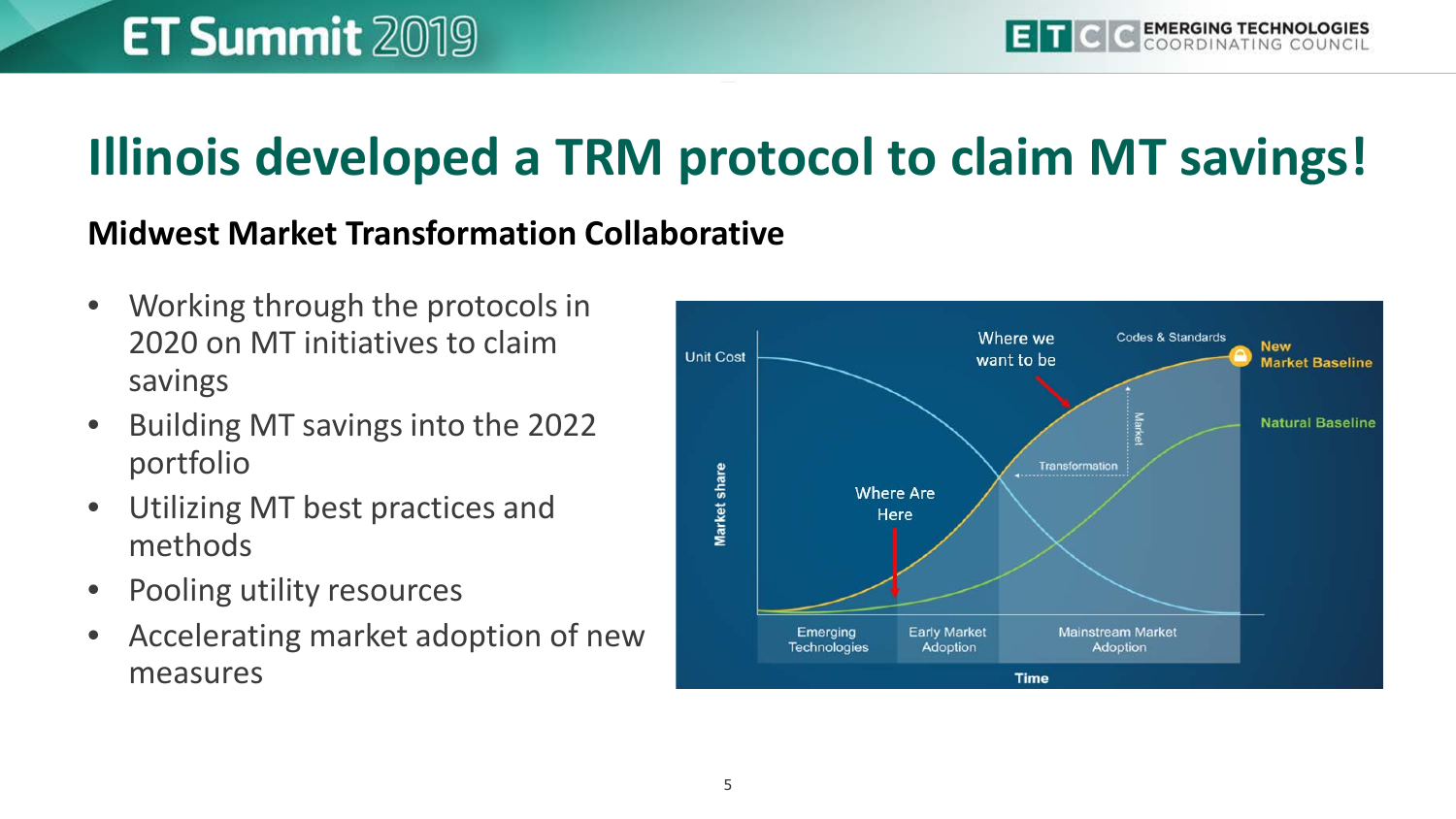#### **Market Transformation Vision**



Region Canada OCPUC OMW MT Collaborative ONEEA/NEEC ONEEP

- MW MT represents ~19% of US population\*
- NEEA, CPUC, NEEP deeply involved in MT activities
- Working together, >50% of the US population could send an MT message to markets
- Enormous MT potential
- **North American MT Collaborative**

\*Census and American Community Survey